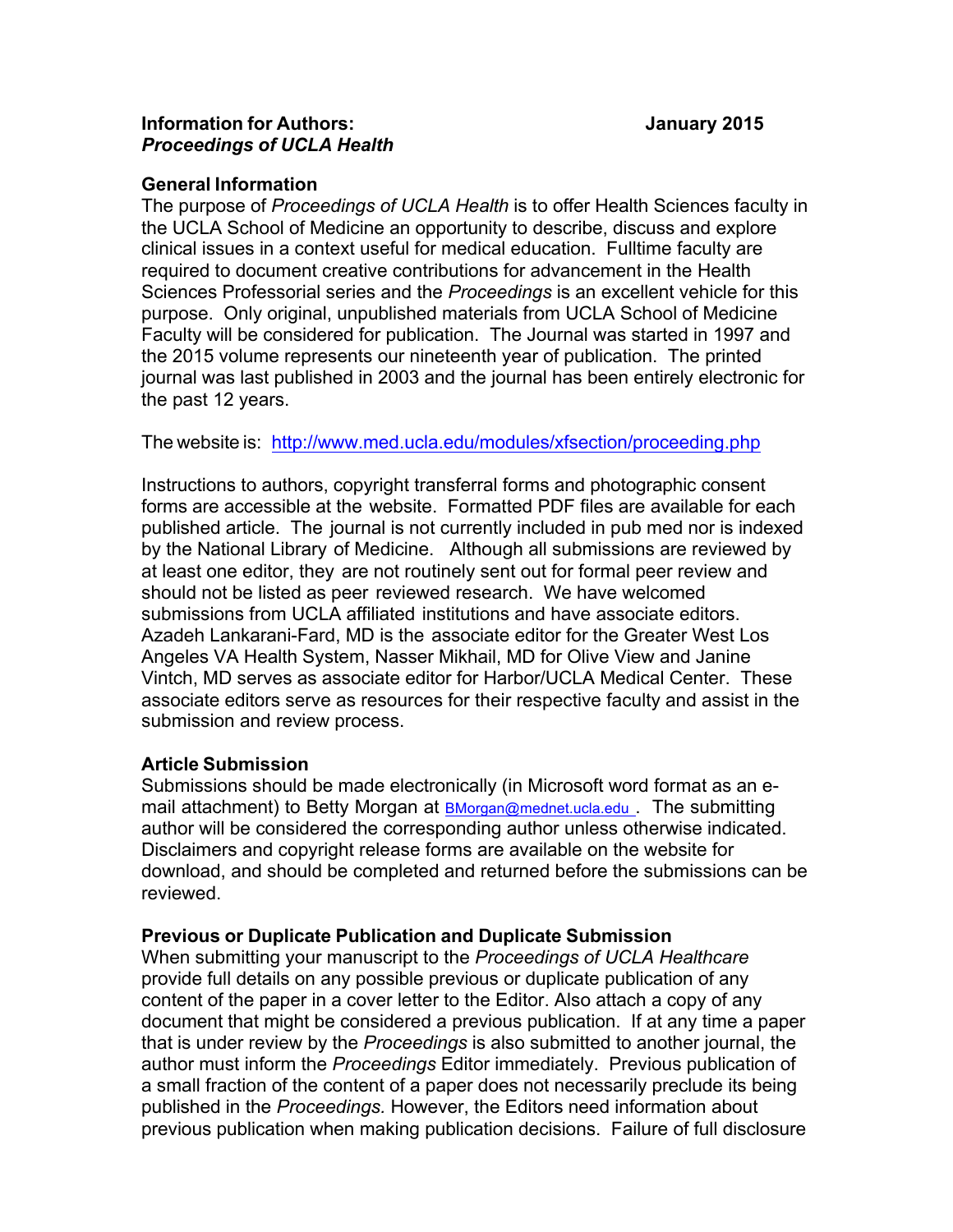by authors of possible prior publication is considered an ethical breach. Copyrighted materials must have permission from the publisher to be included in the journal.

# **Authorship**

As most of the submissions are brief, authorship should generally be limited to two. Submissions with more than two authors should be cleared with the editor prior to the review process. For multi-authored papers (3 or more authors), the specific contributions of the author(s), as well as those listed in the acknowledgements (if applicable) should be indicated in the appropriate section of the Authors' Form (page 2).

# **Manuscript Format and Style**

All parts of the manuscript should be double-spaced and pages should be numbered consecutively. Normal margins of 1-1.25 inches should be used, and text should not be formatted into columns. Manuscripts should be written so they can be understood by a sophisticated general medical readership. Authors are encouraged to follow the writing style as described in *Writing and Publishing in Medicine*, Third Edition, Edward J. Huth, MD. Copy editing is based on: Iverson C (chair) et al., American Medical Association Manual of Style  $9<sup>th</sup>$  Edition. Baltimore, MD: Williams & Wilkins; 1998.

# **Format**

The *Proceedings* currently receives the following types of submissions: Clinical Vignettes, Clinical Commentaries, Brief Clinical Updates and Clinical Reviews. See format descriptions below.

General information:

- 1) Express all measurements in SI and standard units where applicable.
- 2) Limit the use of abbreviations; non-standard abbreviations should be avoided in the text and tables whenever possible.
- 3) Do not use trade names, always use generic names or descriptions (generic names should not be capitalized).
- 4) Handouts can be included as an appendix following the references.
- 5) Respect patient confidentiality. Do not use names, initials, dates or other information that would identify the patient. Images should have all patient identifiers removed and Photographs of patients require written consent for publication. Photographic consent forms are available for download on the *Proceedings* website.

# **References**

- 1) All concepts and supporting information must be supported by published articles from medical/scientific literature or other legitimate sources.
- 2) Data taken from the literature must be cited in a bibliography.
- 3) Number all references in the order that they are cited in the text. Use of endnotes/footnotes (Microsoft Word feature) is discouraged, as they can be problematic during editing.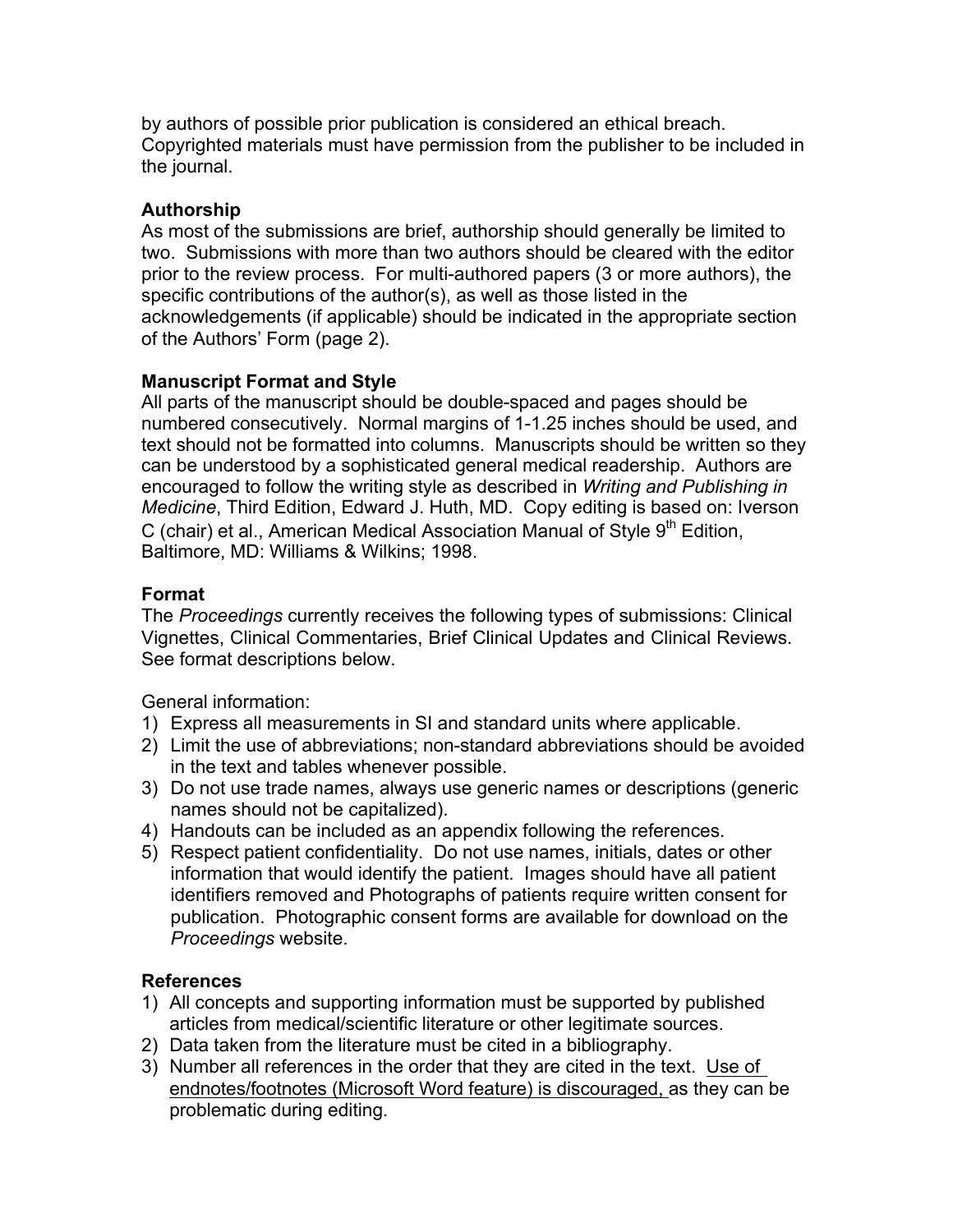- 4) Use the reference style of the National Library of Medicine (e.g. Wilkes MD, Skootsky SA, Hodgson C, Wilkerson L. Health care reform as perceived by first-year medical students*. J Comm Health*. 1994;19:253-269.
- 5) Use of electronic citations (hyperlinks) is discouraged, unless the reference is ONLY available online.
- 6) Statements of common medical knowledge should not be referenced.

### **Tables**

- 1) Should be limited.
- 2) Abbreviations may be used in tables, but must be explained in footnotes. However, it is recommended that abbreviations be avoided whenever possible.
- 3) Do not include a table if the information being described is part of the text; avoid duplicating information.

### **Figures and Clinical Images**

- 1) Should be submitted in JPEG format.
- 2) Should be either 3" or 6" wide (to span one or two columns).
- 3) Should have all patient identifiers removed prior to submission.
- 4) Please limit the size of the images to 500 KB each.

# **Submitting a Manuscript**

Submissions to the *Proceedings* should include the following:

- 1) a cover letter (see Previous or Duplicate Publication and Duplicate Submission)
- 2) the manuscript
- 3) permissions (if applicable inclusion of previously copyrighted materials requires permission from the publisher)
- 4) The Authors Form completed and signed by all authors. Separate pages can be submitted.
- 5) Attestation (on Authors Form) that the Information to Authors has been read and followed by one or more authors.

# **Manuscript Processing**

Acceptance or Rejection:

Manuscripts are read and edited by one or more of the editorial staff**.** If a manuscript is unsuitable for publication, the Editor will return it to the author for revisions.

# **Suggested Article Types**

*Clinical Vignette/Case Report: suggested length: 800-1600 words*

The Clinical Vignette format offers contributing faculty the opportunity to review, discuss, and provide interesting details of noteworthy cases they have encountered in their practice. This format provides an opportunity for physicians to educate and update fellow physicians and other health professionals. Vignettes follow the tenets of traditional case based instructions. The case should be presented concisely, including only the pertinent information. Specific